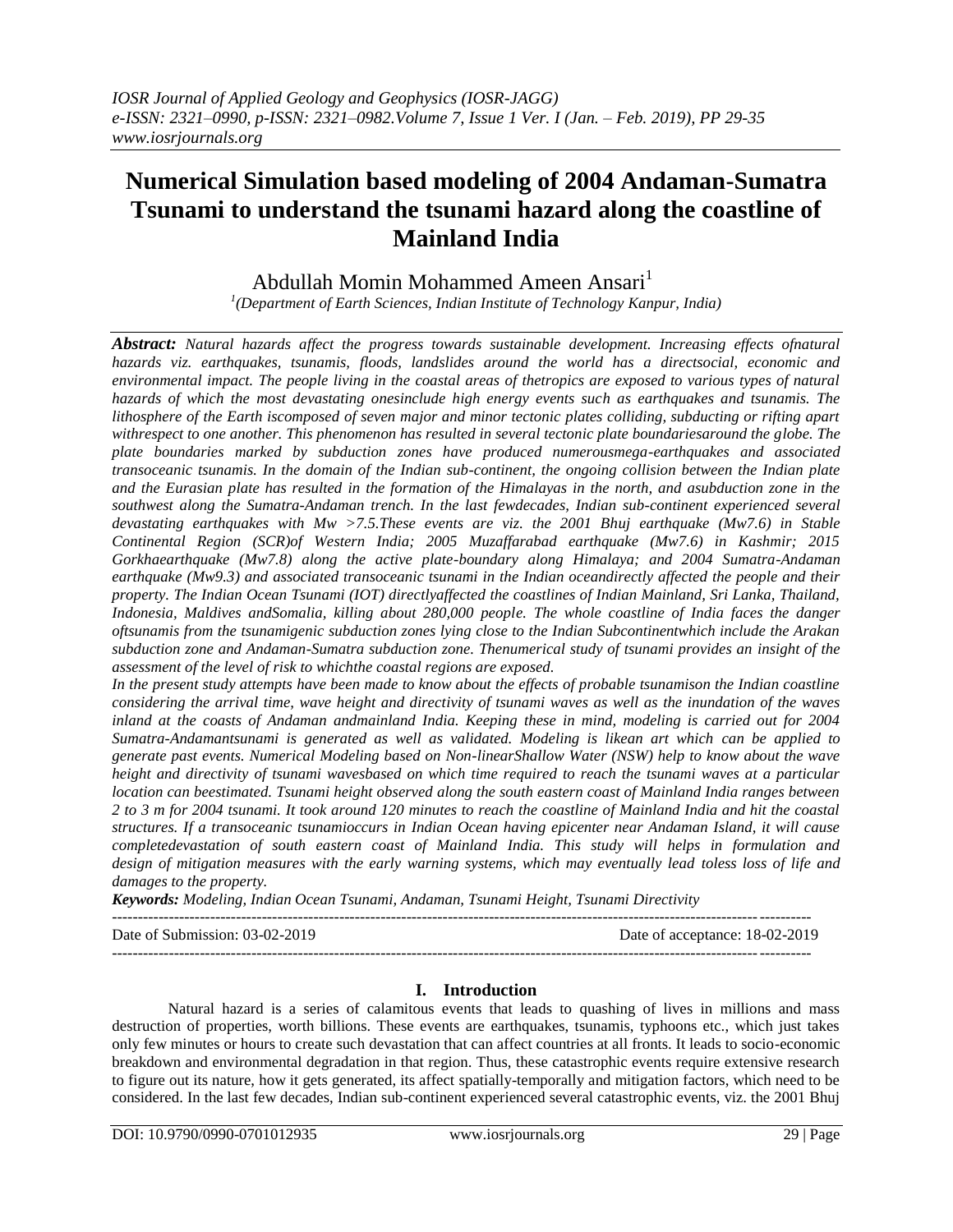earthquake (Mw 7.6); 2005 Muzaffarabad earthquake (Mw 7.6); 2004 Sumatra-Andaman earthquake (Mw 9.3) and 2015 Gorkha earthquake (Mw 7.8). In all these Sumatra-Andaman (2004) was the most catastrophic, as it was associated with a mega-earthquake along Sumatra-Andaman Subduction Zone that generated a transoceanic tsunami in the Indian Ocean (Lay et al., 2005; Satake and Atwater, 2007; Sieh et al., 2008 and Malik et al., 2015). The convergence rate of Indian plate relative to the Sunda plate is  $~40$  mm/yr, while that of Australian plate is  $~50$ mm/yr along the northern part of Sumatra region (Subarya et al., 2006). These ongoing thrusting results in the several major and minor earthquakes in inter and intra-plate regions of the southeast Asia (Bilham et al., 2005; Lay et al., 2005; Rajendran et al. 2013., Malik et al., 2015).

The present study is focused on the earthquakes and associated tsunamis occurred in the Indian Ocean due to the presence of major subduction zones: Sumatra- Andaman and Arakan-Andaman. This event was second largest magnitude earthquake in the Sumatra region with the magnitude of Mw 9.3 (Bilham et al., 2005). In Indian Ocean there are chances of occurrence of many large magnitude earthquakes which are capable of generating tsunamis in the future (Singh et al., 2012). Some of the studies in the northern Bay of Bengal have shown the possibility of a giant tsunamigenic earthquake in the Arakan region. The offshore tsunami wave height of around 2.5 m occurred due to Arakan Earthquake of 1762 (Cummins 2007). Based on the hypothesis of development of stress in the Arakan Subduction Zone, an earthquake of magnitude 8.5 and 9.0 with recurrence interval of 100 and 500 years can be expected in future (Socquet et al., 2006). Malik et al. (2011) demonstrated geological evidence of two major paleoseismic events those occurred during AD 1600 accompanied by subsidence of  $\sim 1$  m, and uplift as well as a tsunami event during AD 1700. Further, paleoseismic studies conducted in the west coast of South Andaman Island reported stratigraphic evidences of three paleoearthquakes and associated transoceanic tsunamis during past 1000 years (Malik et al., 2011; 2015). Based on this stratigraphic evidences the authors suggest a recurrence interval of 300-500 years due to mega-subduction zone earthquakes and associated tsunamis in the Sumatra-Andaman subduction zone (Malik et al., 2015). Whereas, paleoseismic and paleotsunami studies, as well as combined regional database from Andaman & Nicobar suggests that a comparable transoceanic event similar to 2004 occurred during 800–1100 year ago, and another occurred around AD 1450 (Rajendran et al., 2013).

Since, we got from the previous studies that tectonic governs the hazards in the coastal areas. Therefore, it is very important to comprehend the earthquakes and associated tsunamis and furthermore carry out a very significant task in characterizing the nature of tsunami i.e., whether it's a near source or a far source. It means whether the areas affected are close to earthquake's epicenter or not. Consequently, this study has been divided into different objectives to attain all those information and provide a hazard assessment as discussed above. Thus, the objectives, which are needed to be fulfilled, are:

- (a) Simulation of tsunamigenic waves to generate the wave height and
- (b) Simulation of tsunamigenic waves to generate the travel time maps
- (c) Interpretation of generated results to know the severity of impact at desired locations

In this study, we carried out the numerical modeling for the case of 2004 tsunamigenic earthquake and then validated with available observed data. Numerical modeling found helpful to simulate the tsunami wave height at different locations and arrival time for waves to reach at desired locations. Finally the outcomes talks about the severity of tsunami waves in sense of its effect along the adjoining areas of Indian Ocean. Furthermore tsunami hazard assessment is discussed to draw out the mitigation measures for future tsunamis in the Indian Ocean to protect the adjoining areas of the Indian Ocean.

# **II. Tectonic Settings**

The Andaman trench marks the active subduction zone, where the northeast moving Indian plate subducts below the Eurasian plate in an oblique mode. The chain of Island are on a small tectonic plate, which are often referred as the Burma-microplate (Dasgupta and Mukhopadhyay 1993; Ortiz and Bilham 2003). Back-arc extension is basically accommodated at the Andaman Back-Arc Spreading Center (ABSC) at  $\sim 10^{\circ}$  (Diehl et al., 2013). Hence, this tectonic setting has resulted in the development of thrust and strike-slip faults (Ortiz and Bilham, 2003; Curray, 2005). The West Andaman Fault (WAF) is one of the prominent right lateral strike-slip fault systems, which has continued all along the Islands starting from Burma microplate in the north to Sumatra in the south. The volcanic ridges are comprised of active volcanoes of Barren (Ba) Islands and Narcondam (Na) Islands as well as the sea mounds and basins where Barren Island is an active volcano erupted in 1994–1995, 2005–2006, and 2008–2009, and the activity at Narcondam is not clearly known (Pal et al., 2007). Additionally, the Central Andaman Basin (CAB) is characterized by extension and normal faulting along the spreading center having dextral strike-slip in the transform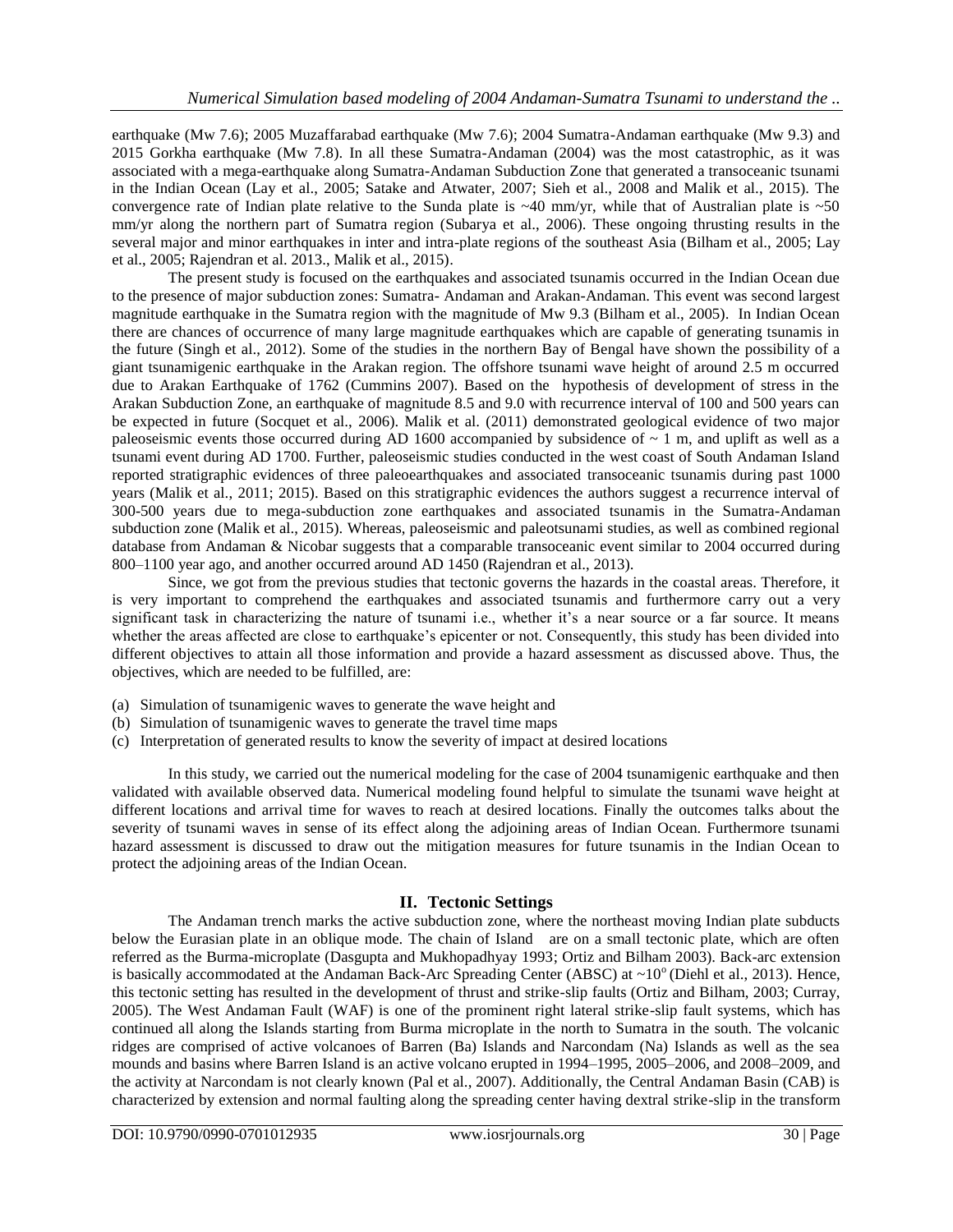segments. The fore-arc basin has two major faults: Eastern Margin Fault (EMF) and Diligen Fault (DF). A detailed tectonic study by Kumar et al. (1996) along the Burma arc region shows the dextral strike-slip and comparatively less seismic activity than the southern segments.

According to Newcomb and McCann (1987), the two great Sumatran paleo-earthquakes in 1797 (Mw 8.2) and 1833 (Mw 8.7) generated very large tsunamis on the islands and mainland coast. Newcomb and McCann (1987) also identified great interplate earthquakes 1833 (Mw 8.7) and 1861 (Mw 8.5). A large earthquake with a magnitude and source area similar to the 2005 Nias-Simeulue earthquake occurred in 1861 (Bilham et al., 2005; Lay et al., 2005). The 1907 event produced a more destructive tsunami on the western coast of Simeulue than occurred in 2004 Sumatra-Andaman tsunami (Newcomb and McCann, 1987; Briggs et al., 2006). An earthquake Mw~7.7 in 1935 was produced by a narrow 70-km long section of the megathrust near the equator (Natawidjaja et al., 2004). North of Sumatra towards Andaman Island, an earthquake in 1941 (Mw 7.9) reportedly known to have occurred and generated tsunami (Bilham et al., 2005; Lay et al., 2005). The other significant events are 1762 (M 7.5) Arakan earthquake (Cummins, 2007); the Great-Nicobar earthquake (1847, Ms  $\sim$  7.5), Car Nicobar earthquake (1881, Ms 7.9); South Andaman earthquake (1941, Ms 7.7) and the most recent is 2004 Sumatra-Andaman earthquake (Mw 9.3), (Bilham, 2005; Malik et al., 2015). In the southern part of this subduction zone, several ruptures related to major earthquakes and tsunami have been reported and studied during the events in 1797 (M 8.8), 1833 (M 8.7), 1861 (M 8.5) (McCloskey et al., 2007, Newcomb and McCann, 1987, Ortiz and Bilham., 2003 and Choi et al., 2006). The coseismic land-level change caused by 2004 tsunamigenic Sumatra–Andaman earthquake was dramatic: it resulted into subsidence and uplift at several locations along the coasts of Andaman and Nicobar Islands (Malik and Murty, 2005). The Port Blair (east coast) subsidence by  $\sim 1$ m, whereas, the west coastline by  $\sim 0.5$ m (Malik and Murty, 2005). It has been reported that southern islands likewise Great Nicobar subsided by ~3m and Car Nicobar by ~2.0m (Malik and Murty, 2005).

#### **III. Methodology**

This study incorporates the numerical modeling based on computational simulation of Non-linear Cartesian Shallow Wave equation, provides the wave height and travel time information of the tsunamigenic waves. However, every modeling needs to be validated to know its functionality and robustness. Therefore, to corroborate the modeling techniques, data of 2004 Sumatra-Andaman earthquake is used. December 26<sup>th</sup>, 2004 earthquake is the most recent catastrophic event in the Indian Ocean. Due to its severity it has been very keenly recorded and extensively studied.

In this study Nami-Dance software used to carry out the Numerical Modeling. Nami Dance is a computational tool developed by Andrey Zaytsev, Ahmet Yalciner, Anton Chernov, Efim Pelinovsky and Andrey Kurkin which is basically used for tsunami modeling. This software provides direct simulation and efficient visualization of tsunamis for assessment, understanding and investigation of tsunami generation and propagation mechanisms. Nami-Dance software used for the generation of model which is a computational tool based on the C++ programming. This software generate the tsunami model in real time by means of implementing the solution of a non-linear form of the long wave equations. There are several solutions of long wave equations for tsunamis. In general the explicit numerical solutions of Nonlinear Shallow Water (NSW) equations is preferable for the use since it uses reasonable computer time and the memory. Overall it gives the results in acceptable error limit. Nami-Dance software uses finite difference computational method to solve both linear and nonlinear forms of depth-averaged shallow water equations associated with the long wave problems. Tsunami propagation in a uniform flat bathymetry with a Gaussian hump as an initial free surface profile similar to was used to be simulate in the Nami-Dance software (Yoon et al. 2007).

Since the vertical motion of water particles has a negligible effects on the present distribution, so it's not considered in the theory of long waves. Using the necessary dynamic and kinematic conditions and including the bottom friction terms, the fundamental equations of Nami-Dance, which are given Equation are obtained and these equations are discretized by following the staggered leapfrog scheme.

$$
\frac{\partial \eta}{\partial t} + \frac{\partial M}{\partial x} + \frac{\partial N}{\partial y} = 0
$$
\n(1)

$$
\frac{\partial M}{\partial t} + \frac{\partial}{\partial x} \left( \frac{M^2}{D} \right) + \frac{\partial}{\partial y} \left( \frac{MN}{D} \right) + g D \frac{\partial \eta}{\partial x} + \frac{gn^2}{D^{7/3}} M \sqrt{M^2 + N^2} = 0
$$
\n(2)

$$
\frac{\partial N}{\partial t} + \frac{\partial}{\partial x} \left( \frac{MN}{D} \right) + \frac{\partial}{\partial y} \left( \frac{N^2}{D} \right) + g D \frac{\partial \eta}{\partial y} + \frac{gn^2}{D^{7/3}} N \sqrt{M^2 + N^2} = 0
$$
\n(3)

DOI: 10.9790/0990-0701012935 www.iosrjournals.org 31 | Page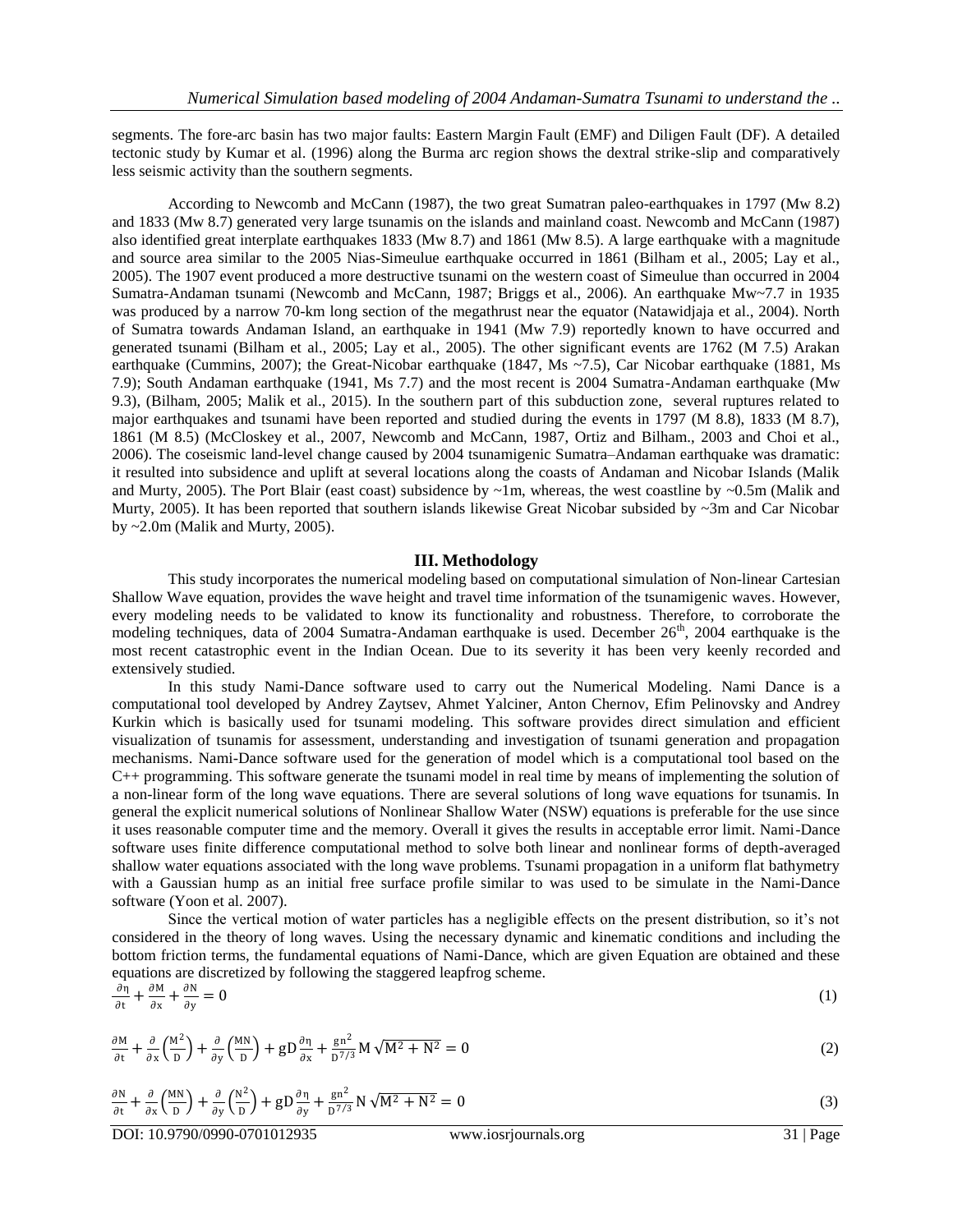$M = u(h + \eta) = uD(4)$ 

$$
N = v (h + \eta) = vD(5)
$$

Where x and y are the horizontal axes, t is time, h is undisturbed flow depth, η is the vertical displacement above the undisturbed water surface, M and N are the discharge fluxes in x and y directions respectively, u and v are the particle velocities in x and y directions respectively, n is the Manning's roughness coefficient, g is the acceleration due to gravity and D is the total water depth given by h+ η. The last terms correspond to bottom friction and expressed as  $\tau_x$  and  $\tau_y$  in the x and y directions respectively.

$$
\frac{\tau_{x}}{\rho} = \frac{1}{2g} \frac{f}{D^2} M \sqrt{M^2 + N^2}
$$
 (6)

$$
\frac{\tau_y}{\rho} = \frac{1}{2g} \frac{f}{D^2} N \sqrt{M^2 + N^2} \tag{7}
$$

To simulate the 2004 tsunami we divided whole rupture length into five segments (A1-A5) as shown in the following Table. The bathymetry data was downloaded from GEBCO, which comes from the database of British Oceanography Data Centre, and the topography data is the SRTM that is incorporated from USGS earth explorer. The GEBCO data is of 1 arc minute and SRTM data is of 30 arc second resolution global topography. Both of the datasets are then merged with the help of Global Mapper v15.0. This simulation generated series of outputs. Initially, source file was generated from every rupture parameters and bathymetry-topography datasets. These source files are the initial wave generated during earthquake, and these were used for tsunami simulation along with the gauge points along the coast of Mainland India, Andaman and Nicobar Islands, Myanmar and Indonesia. However, the outputs we were concerned were the wave heights, directivity and time charts for each rupture.

| <b>Table 1:</b> Fault parameters used for Tsunami Simulation for 2004 Tsunami |  |   |  |  |  |  |
|-------------------------------------------------------------------------------|--|---|--|--|--|--|
| Moment Magnitude                                                              |  |   |  |  |  |  |
| <b>Fault Segment</b>                                                          |  | ∼ |  |  |  |  |
|                                                                               |  |   |  |  |  |  |

| <b>Fault Segment</b> | Al     | A2     | A3     | A4     | A5     |
|----------------------|--------|--------|--------|--------|--------|
| Longitude            | 95.10E | 93.90E | 93.41E | 92.10E | 92.00E |
| Latitude             | 2.50N  | 4.33E  | 5.80N  | 9.10N  | 10.50N |
| Fault Length         | 220    | 150    | 390    | 150    | 350    |
| <b>Fault Width</b>   | 150    | 150    | 150    | 95     | 95     |
| Focal Depth          | 30     | 30     | 30     | 30     | 30     |
| Dip Angle            | 12     | 12     | 12     | 12     |        |
| Strike Angle         | 323    | 348    | 338    | 356    | 10     |
| Rake Angle           | 90     | 90     | 90     | 90     | 90     |
| Displacement         | 18     | 23     | 12     | 12     | ר ו    |

# **IV. Result and Discussion**

Validation of 2004 tsunami was carried out by regenerating the conditions having rupture fault length of 1100 km and 150 km width, with a strike of 329˚, dip angle of 8˚, displacement 11 m and focal depth of 25 km as per data taken from Centroid Moment Tensor (CMT). This data is easily available and can downloaded for any date of earthquake *[\(http://www.globalcmt.org/CMTsearch.html\)](http://www.globalcmt.org/CMTsearch.html).*However, due to change in strike of Sumatra-Andaman trench, the rupture length of 1100 km was sub-divided into 5 segments (Table1). These parameters were used as an input along with the high-resolution bathymetry and topography data. The extracted values such as wave heights and travel time from the computation are in concurrence with the observed values from the altimetric satellite Jason-I and tide gauges at coastal and island stations (Singh et al., 2012).

**Table 2:** Run up height comparison between the obtained values and the observed values

| Station location | Maximum wave height<br>Observed (m) | Maximum wave height<br>Computed (m) |
|------------------|-------------------------------------|-------------------------------------|
| Chennai          |                                     | 2.46                                |
| Kalpakkam        | 2.0                                 | 1.73                                |
| Kundakullam      | 0.40                                | 0.59                                |
| Port Blair       | 3.5                                 | 3.2                                 |
| Paradip          | 3.2                                 | 2.6                                 |
| Visakhapatnam    | 2.9                                 | 2.37                                |

┑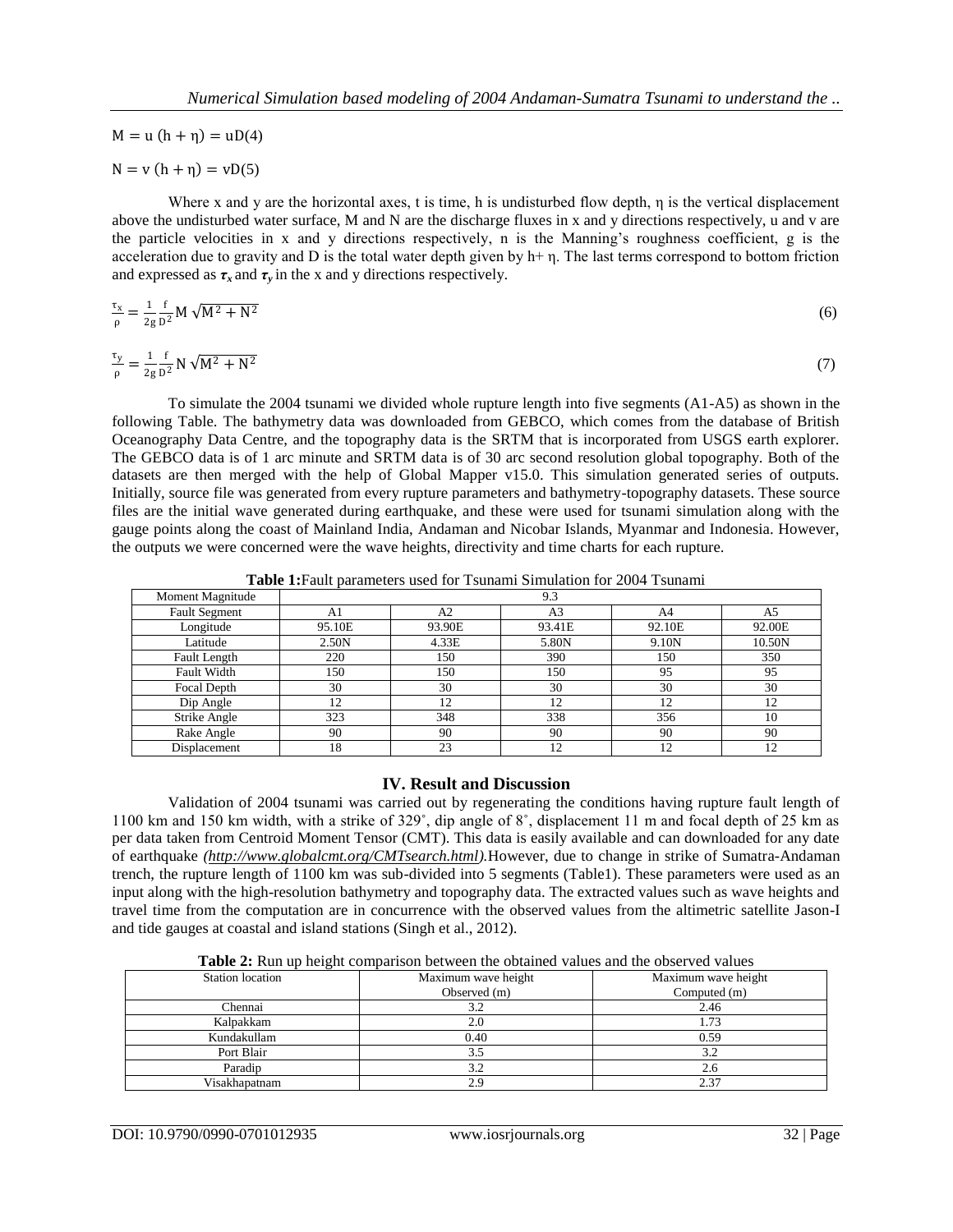| $1.44 \times 10^{14}$ ct and $2000$ |                                   |                                   |  |  |  |
|-------------------------------------|-----------------------------------|-----------------------------------|--|--|--|
| Station location                    | Travel time Observed              | Travel time Computed              |  |  |  |
| Chennai                             | 2 hr 34 min                       | 1 <sub>hr</sub> 54 min            |  |  |  |
| Kalpakkam                           | 1 hr 34 min                       | 1 hr 56 min                       |  |  |  |
| Kundakullam                         | 3 <sub>hr</sub> 20 <sub>min</sub> | 3 hr 14 min                       |  |  |  |
| Port Blair                          | 0 <sub>hr</sub> 15 <sub>min</sub> | 0 <sub>hr</sub> 10 <sub>min</sub> |  |  |  |
| Paradip                             | 2 <sub>hr</sub> 28 min            | 2 <sub>hr</sub> 4 <sub>min</sub>  |  |  |  |
| Visakhapatnam                       | 2 <sub>hr</sub> 36 min            | 1 hr 41 min                       |  |  |  |

**Table 3:** Travel-Time comparison between the obtained values and the observed values (Merrifield et al., 2005; Nagarajan et al., 2006)

It depicts to somewhat the similar scenarios that existed during the 2004 tsunami at various coast of Indian subcontinent and Southeast Asia. The directivity and time chart results suggest the analogous energy propagation of tsunamigenic waves i.e., encompassing around the Indonesia, Thailand, Andaman and Nicobar, Sri Lanka and south-east Indian coast, as they were near the epicenter, causing severe destruction. We computed the maximum wave height of the tsunami waves 2.46 m at Chennai, while observed height was 3.2 m. Similarly at Visakhapatnam, our computed height is 2.37 m while observed one is 2.9 m. This clearly indicated that values that we computed are close enough to the values observed. At Chennai and Kundukullam, computed travel time is 120 minutes and 180 minutes, which is also got matched with the travel time observed at these locations. Tsunami waves hit the Port Blair in just 10 minutes with maximum height upto 3.2 m based on the computation data. Directivity map in Figure 1, shows that tsunami originated at Sumatra and moved in westward directions. Countries other than India, like Myanmar, Bangladesh and Thailand affected a lot as a result of impactful nature of tsunami waves.



**Figure 1:** Directivity of the tsunami waves caused by the December 26<sup>th</sup> 2004, Indian Ocean Tsunami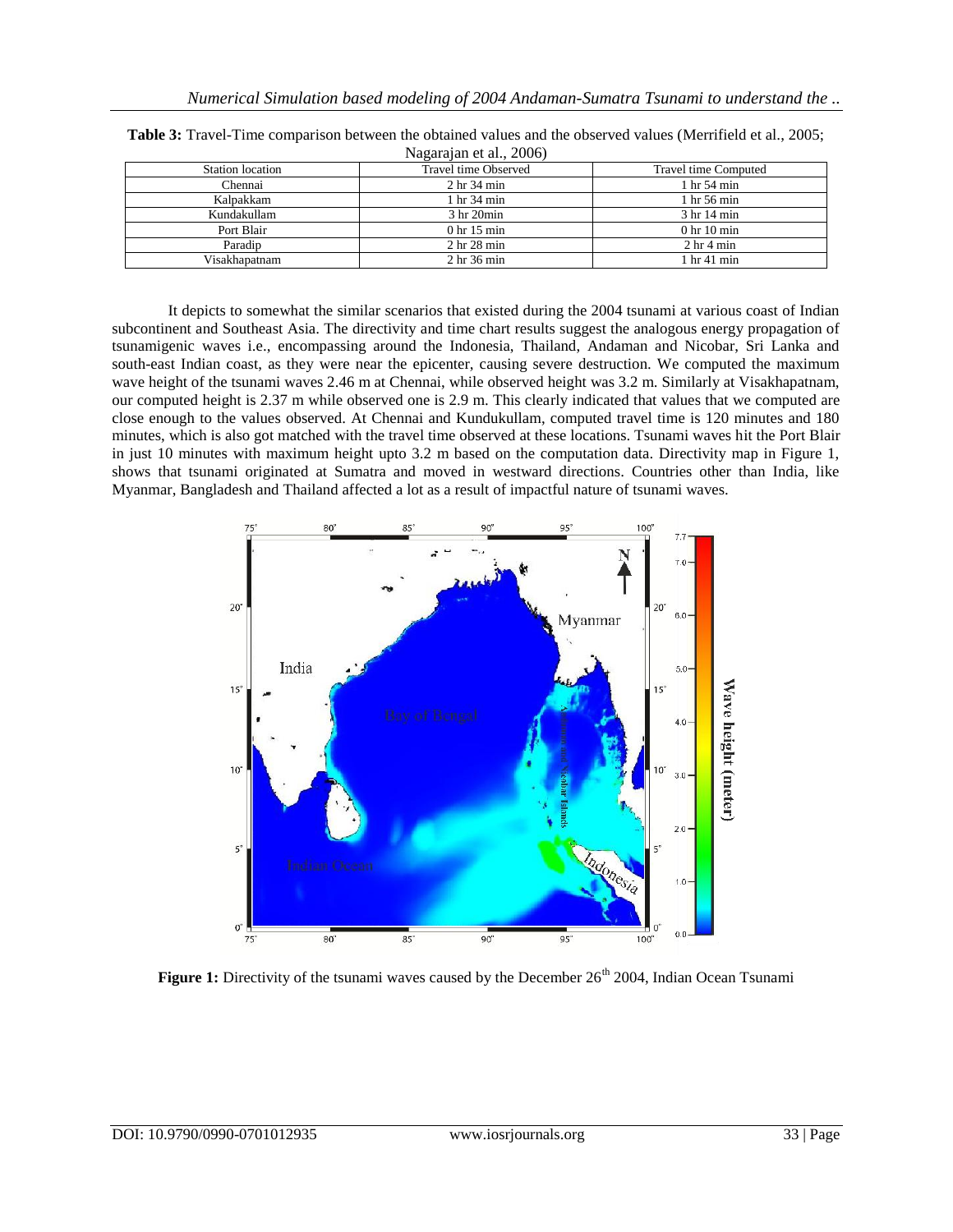

**Figure 2:** Time chart for arrival of first wave caused by the December 26<sup>th</sup> 2004, Indian Ocean Tsunami

### **V. Conclusion**

Exponential growth in the Indian population and infrastructure development in the last few decade as well as extreme lack of understanding on hazards in seismically vulnerable areas has increased the level of risk of both life and the property. Hence, it has become very necessary to study and identify the hazard posed by natural processes, and to find the ways to mitigate these risks in the country. Of course, it is very difficult to accurately predict the timing of tsunami arrivals and their devastating nature even with installed monitoring systems. However, the modeling based present study on the tsunami simulation helped us to know about the tsunami wave height and tsunami directivity at Andaman Islands and along the east coast of Mainland India. Which further gives an idea about the energy of the tsunami waves on shoreline of southeastern coast of Mainland India. Through these studies we analysed the impact and the nature of tsunamigenic waves in terms of wave height and directivity of the wave near coastal areas. Tsunami height observed along the south eastern coast of Mainland India ranges between 2 to 3 m for 2004 tsunami. If a transoceanic tsunami occurs in Indian Ocean having epicenter near Andaman Island, it will cause major devastation of south eastern coast of Mainland India. This study will help in formulation and design of mitigation measures with the early warning systems, which may eventually lead to less loss of life and damages to the property.

#### **Acknowledgements**

The author would like to thank his mother - Dr. Fauzia Anjum and father - Prof. Md. Ameen for their constant motivational support throughout this work.

#### **References**

- [1]. Bilham R, Engdahl ER, Fedl N,Satyabala SP (2005) Partial and Complete Rupture of the Indo-Andaman Plate Boundary 1847-2004. Seismol Res Lett 76:299-311. Doi 10.1785/gssrl.76.3.299
- [2]. Briggs RW, Sieh K, Meltznr AJ, Natawidjaja D, Galetzka J, Suwargadi B, Hsu Y, Simons M, Hananto N, Suprihanto I, Prayudi D, Avouac J, Prawirodirdjo L, Bock Y (2006) Deformation and Slip Along the Sunda Megathrust in the Great 2005 Nias-Simeulue. Science 311:1897–1901. doi: 10.1126/science.1122602
- [3]. Choi BH, Hong SJ, Pelinovsky E (2006) Distribution of runup heights of the December 26, 2004 tsunami in the Indian Ocean. Geophys Res Lett 33:2–5. doi: 10.1029/2006GL025867
- [4]. Cummins PR (2007) The potential for giant tsunamigenic earthquakes in the northern Bay of Bengal. Nature 449:75–78. doi: 10.1038/nature06088